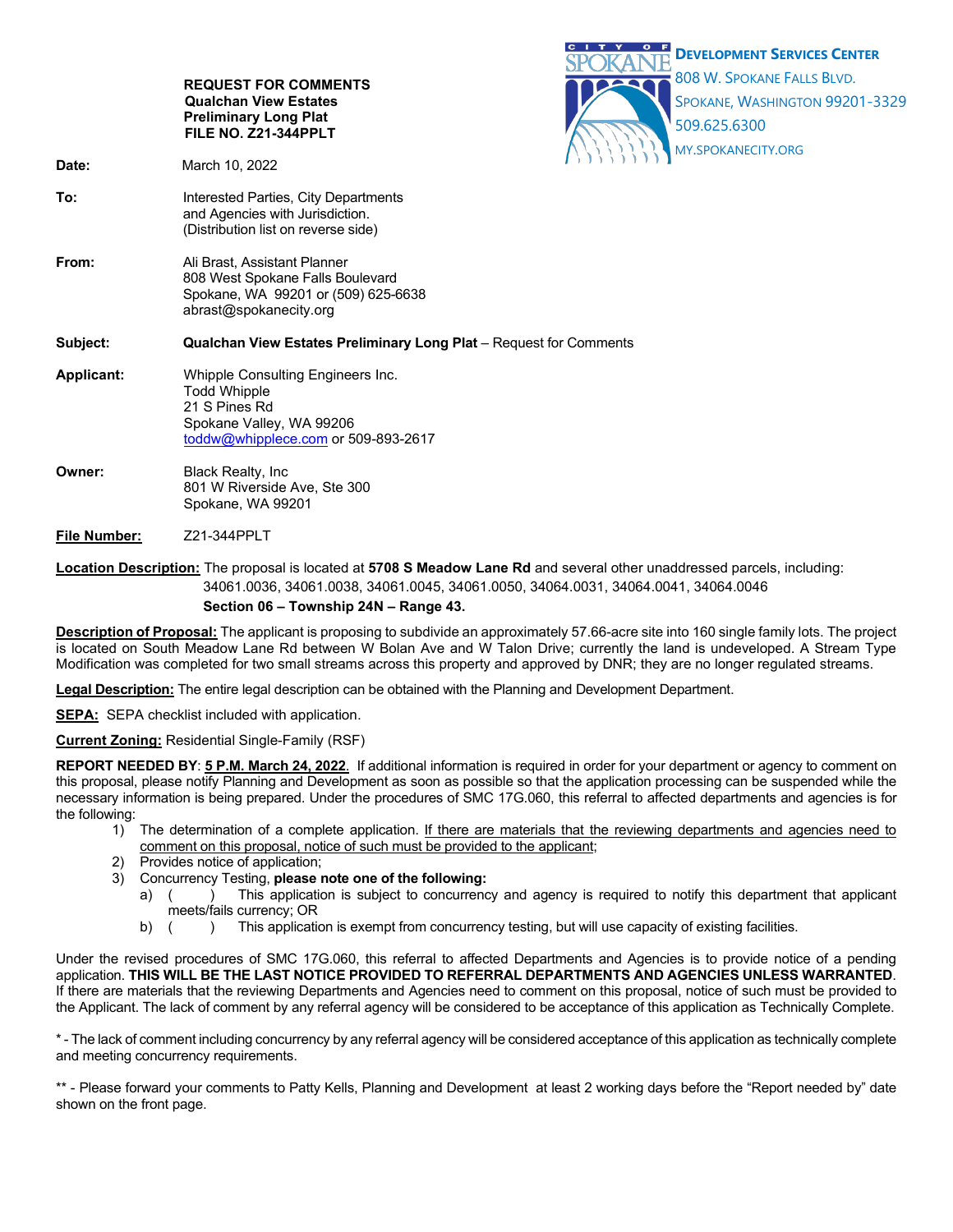## **DISTRIBUTION LIST FOR COMMENTS PROJECT NAME: "Qualchan View Estates Preliminary Long Plat" FILE No.: Z21-344PPLT**

### *E-mail Copies*

# **City Departments**

- Asset Management, Attn: Dave Steele
- City Attorney, Attn: James Richman
- City Treasurer: Renee Robertson
- Code Enforcement, Attn: Kris Becker
- Construction Management, Attn: Joel Graff\* \*\*
- Engineering Services, Attn: Dan Buller\* \*\*
- Fire Dept., Attn: Dave Kokot \*
- Historic Preservation, Attn: Megan Duvall
- Integrated Capital Management, Attn: Inga Note\*\*
- Integrated Capital Management, Attn: Marcia Davis\* \*\*
- Integrated Capital Management, Attn: Katherine Miller \* \*\*
- Integrated Capital Management: Scotty Allenton\* \*\*
- Library Services, Attn: DT Circulation\*
- Neighborhood & Business Services, Attn:
- Neighborhood Services, Attn: ONS Team
- Parks Dept., Attn: Garrett Jones\*
- PCED, Attn: Johnnie Perkins
- Planning & Development, Attn: Dean Gunderson
- Planning & Development, Attn: Kris Becker
- Planning & Development, Attn: Eldon Brown\*\*
- Planning & Development, Attn: Joelie Eliason
- Planning & Development, Attn: Erik Johnson
- Planning & Development, Attn: Patty Kells\*
- Planning & Development, Attn: Dermott Murphy
- Planning & Development, Attn: Mike Nilsson\*\*
- Planning & Development, Attn: Tami Palmquist
- Planning Services, Attn: Louis Meuler
- Police Department, Attn: Sgt Chuck Reisenauer\*
- Public Works, Attn: Marlene Feist
- Solid Waste, Attn: Scott Windsor
- Solid Waste, Attn: Rick Hughes\*
- Street Operations, Attn: Clint Harris\*\*
- Street Operations, Attn: Greg Martin\*\*
- Wastewater Management, Attn: Mike Morris\*\*
- Wastewater Management, Attn: William Peacock\*\*
- Wastewater AWWTP, Attn: Mike Coster\*\*
- Water Department, Attn: Jim Sakamoto\*\*

## **County Departments**

- Spokane County Public Works, Attn: Barry Greene
- Spokane County Public Works, Attn: Lindsey Forward
- Spokane County Planning Department, Attn: John Pederson
- Spokane County Engineering Dept., Attn: Gary Nyberg
- Spokane Regional Health District, Attn: Jon Sherve
- Spokane Regional Health District, Attn: Paul Savage
- Spokane Regional Health District, Attn: Eric Meyer
- SRCAA, Attn: April Westby

## **Washington State Agencies**

- Department of Natural Resources, Attn: Dave Harsh
- Department of Natural Resources Aquatics
- Department of Natural Resources, Attn: SEPA Center
- Department of Commerce, Attn: Dave Andersen
- Department of Archaeology & Historic Preservation, Attn: Gretchen Kaehler
- Department of Ecology, Attn: Environmental Review Section
- Department of Ecology, Attn: Jacob McCann
- Department of Ecology, Eastern Region, Attn: Jeremy Sikes, Shoreline Permit Reviewer
- Department of Ecology, Eastern Region, Attn: David Moore, Wetlands/Shoreline
- Department of Transportation, Attn: Char Kay
- Department of Transportation, Attn: Greg Figg
- Department of Fish & Wildlife, Attn: Leslie King Habitat Program

#### **Other Agencies**

- U.S. Army corps of Engineers, Attn: Jess Jordan
- Avista Utilities, Attn: Lu Ann Weingart
- Avista Utilities, Attn: Dave Byus
- Avista Utilities, Attn: Randy Myhre
- Avista Utilities, Attn: Larissa Pruitt
- Cheney School District Operations, Attn: Jeff McClure
- City of Airway Heights, Attn: Heather Trautman
- City of Spokane Valley Planning, Attn: SEPA Review
- District 81 Capital Projects, Attn: Candy Johnson
- Mead School District Facilities & Planning, Attn: Ned Wendle
- Spokane Aquifer Joint Board, Attn: Tonilee Hanson
- Spokane School District, Attn: Phil Wright
- Spokane Transit Authority, Attn: Gordon Howell
- Spokane Transit Authority, Attn: Mike Hynes
- Spokane Transit Authority, Attn: Mike Tresidder
- Spokane Transit Authority, Attn: Kathleen Weinand
- Spokane Regional Transportation Council, Attn: Ryan **Stewart**
- Williams Northwest Pipeline, Attn: Michael Moore

## **Other Agencies**

- U.S. Postal Service, Attn: Postmaster
- Spokane Tribe of Indians, Attn: Randy Abrahamson (06-24-43)